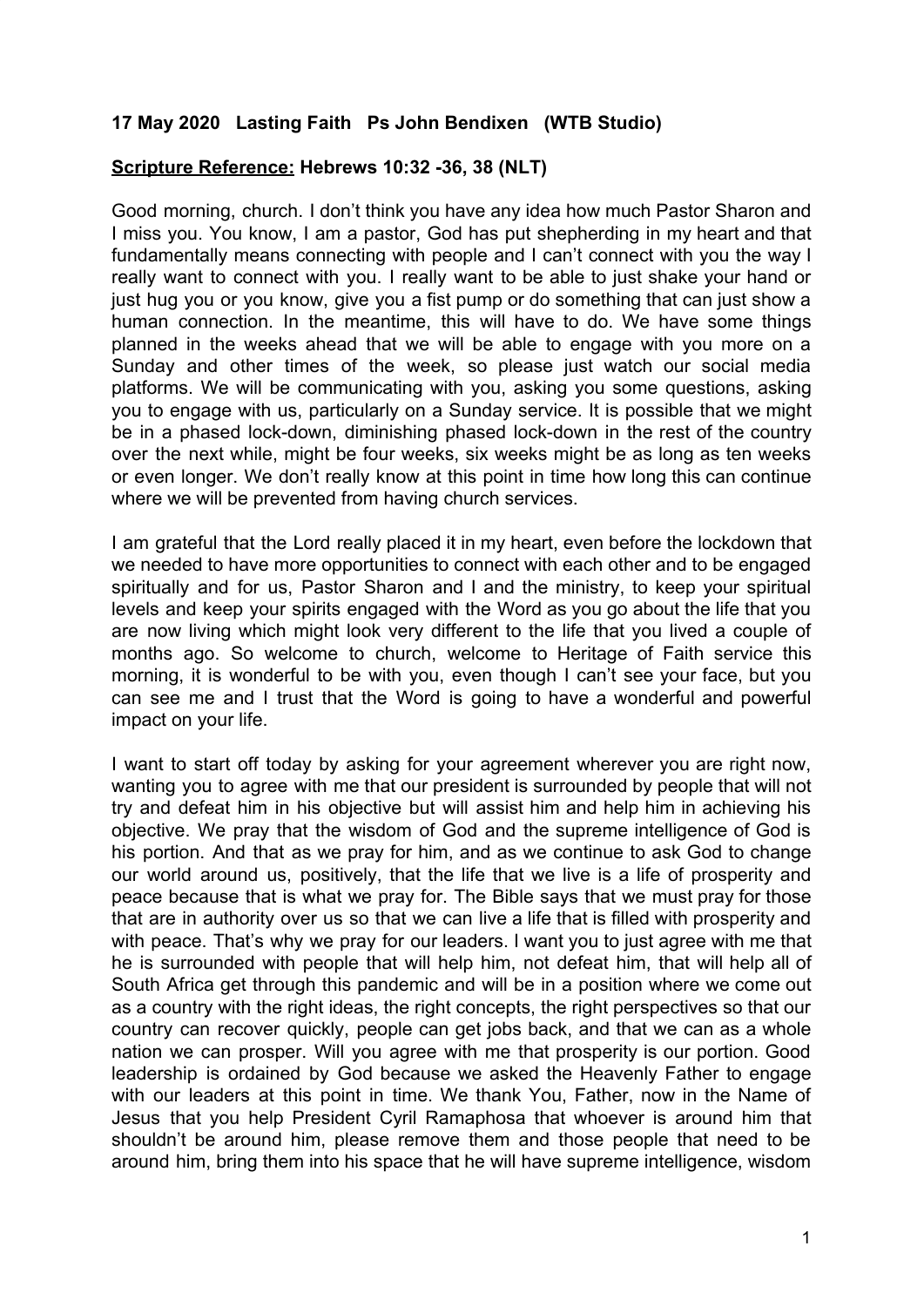and understanding that he can work and navigate politics and processes and procedures that need to be navigated for our certain good so that the nation can prosper and that we can all be in peace and in good health; in Jesus Name. Amen.

Well, thank you for joining me in this moment of agreement and declaration for God to do something mighty on our behalf because of our prayers.

It is a sure thing that when you are born into the earth you are born whether you like it or not, sorry to say it, but whether you like it or not, you are born into conflict. This is not something new that I've said, that I'm saying to you. Something I've said over and over again, for those that have been with me for years, you are born into conflict. So what is the conflict? The conflict is that you have the sin nature that you are born with that wants to respond to the forces of darkness in the world, and of course, the forces of darkness in the world want you to cooperate with them, they do not want you to cooperate with God.

When you get born again and you become a child of God, you automatically have the power to be an overcomer, and victorious in life because of the life of Christ. So you're in conflict with yourself when you're not born again. When you do become born again you become in conflict with darkness because you're now a person of the light. This is a fact of our life as a human being.

This is a most joyful moment. Well, how can you say that Pastor John that it's a most joyful moment? Well, it's a joyful moment because from the day that a child gets born that child has to deal with resistance. The resistance of gravity, the resistance of growing and developing muscles that can only develop, that coordination can only develop because of resistance. As a child grows up and they learn to crawl and they learn to walk, gravity is always pulling them down, their muscle development is conditional to them trying to resist gravity and begin to work against gravity in order to become mobile. The more mobile a child becomes the better their muscles develop, the stronger they become. It's just a fact of life that if you want to be a strong, healthy, well rounded human being, you've got to have good nutrition and you've got to be able to build muscles as a basis because of resistance.

If you were out in space and you have no gravity there is a very real danger that your muscles can deteriorate and will atrophy because there is no resistance. Resistance is actually a healthy function of muscle growth. Having said that; it's a joyful thing to see someone build structure, muscle development, become a solid, well strong, healthy human being and none of it would be possible without resistance.

I want to read to you a passage of scripture in the book of Hebrews and I'm going to read this passage of scripture today from the New Living Translation and I'm going to read from verse 32. The scripture reads as follows. **<sup>32</sup>Think back on those early days when you first learned about Christ. Remember how you remained faithful even though it meant terrible suffering. <sup>33</sup>Sometimes you were exposed to public ridicule and were beaten (Hebrews 10:32-33 NLT).** Obviously this is the writer of Hebrews talking to the people in the day, in the years immediately after the death and resurrection of Christ. **And sometimes you helped others who were**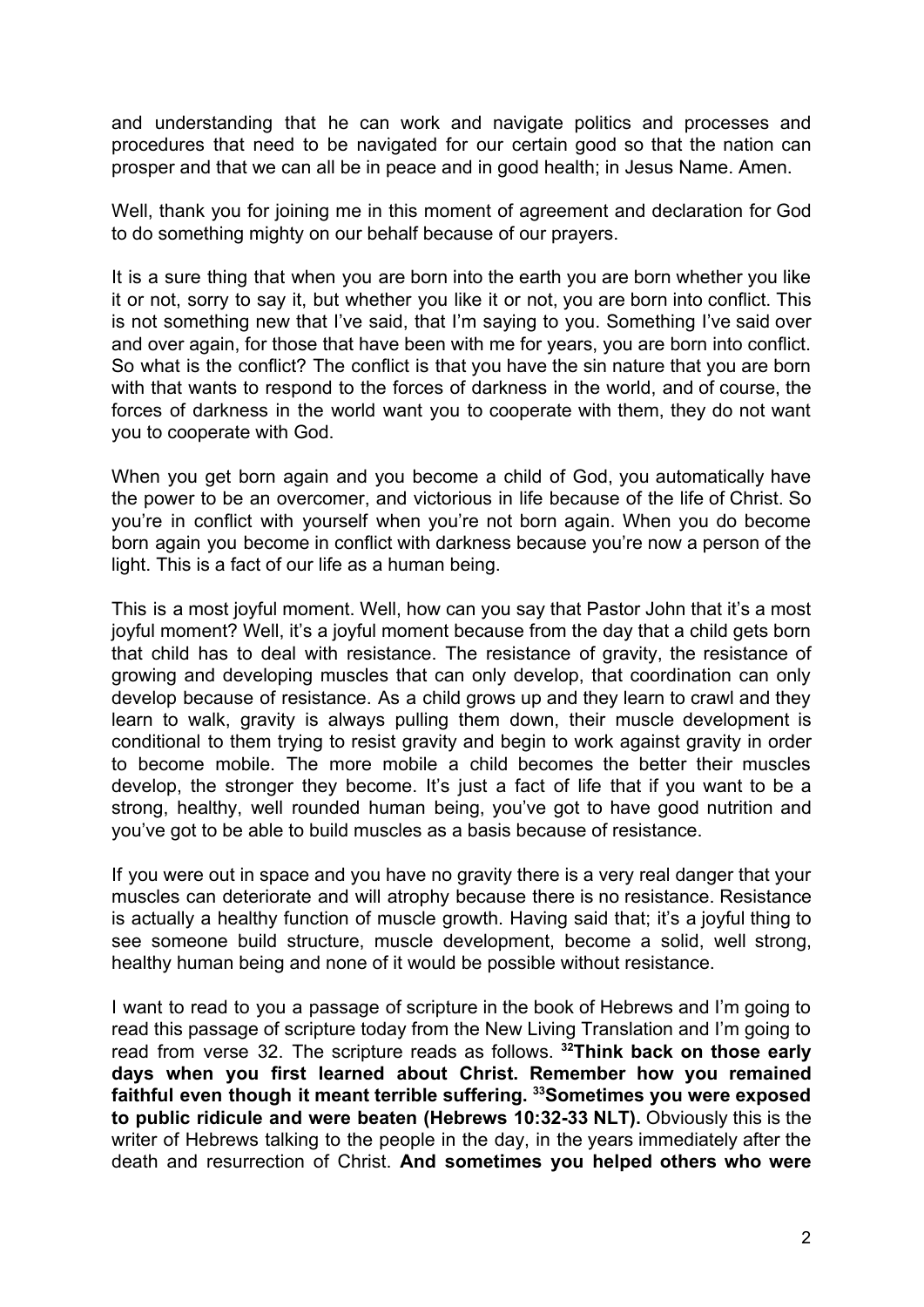## **suffering the same things. <sup>34</sup>You suffered along with those who were thrown into jail, and when all you owned was taken from you, you accepted it with joy. You knew there were better things waiting for you that will last forever (Hebrews 10:34 NLT).**

Here's the Apostle Paul, or the writer, people commonly think it was Apostle Paul that wrote Hebrews but the writer of Hebrews is addressing people and saying; when you first got born again you had to make some significant decisions and some of those decisions that you had to make was that you were going to serve Jesus, love Jesus and love the people that love Jesus. To the point where you remained faithful even though you, it meant there were terrible sufferings. Part of the sufferings that people experienced in those days was that if you announced that you were a Christian sometimes they actually would beat you, take it to you physically or they would come and just steal your goods, take your goods, just remove al earthly possessions from you if you did not renounce Christ and or renounce the other Christians that were Christ's people.

What an amazing dilemma to be in; you are alive, you have a family, you have goods, you have a house that you live in and someone comes in and says, "I'm going to take all your goods unless you renounce Christ. I'm going to beat you, I'm going to physically abuse you if you don't renounce Christ and or renounce the Christians and the people around you." I mean, that is a level of suffering, that is a level of really abuse and persecution that we as people have not experienced that most Christians in our modern-day society have not experienced anything like that. The writer here is talking about things and he says, and you accepted it with joy. The reason you accepted it with joy is that you knew there was something better waiting for you that would last forever. So now, I just want to say to you; if you consider what he was talking about here, the level of uncertainty in the human world, in the material world, in the things that surrounded you and your world that you lived in. If you consider that how devastating some of those outcomes were, and these people said, he says about these people that they did it with joy because they knew actually something was happening that is going to last forever, and it was that forever that they were more concerned with. They had a knowledge and understanding of forever. They had a recognition that their salvation was forever.

He then goes in to say what I think is one of the most valuable passage of scripture in the Bible, and he says in verse 35 in the New Living Translation, he says **<sup>35</sup>So do not throw away this confident trust in the Lord (Hebrews 10:35 NLT)**. Do not throw away this confident trust in the Lord. In other words, you have been through so much because you have such love in the Lord, you have such trust in the Lord, you have developed this trust to the point where any kind of physical, material world suffering that you have, has been so significant, and you took it all with joy. Now is not a time for you to say, "I'm just going to throw this confidant trust away." What is the thing to cause you to throw this confidant trust away? Remember, he says; the great reward that it brings you, in other words, keep in mind that this trust that you have in God, this joy that you have in God, it is really not misplaced. It really is of great value to you, both now and in the future, it is of great value.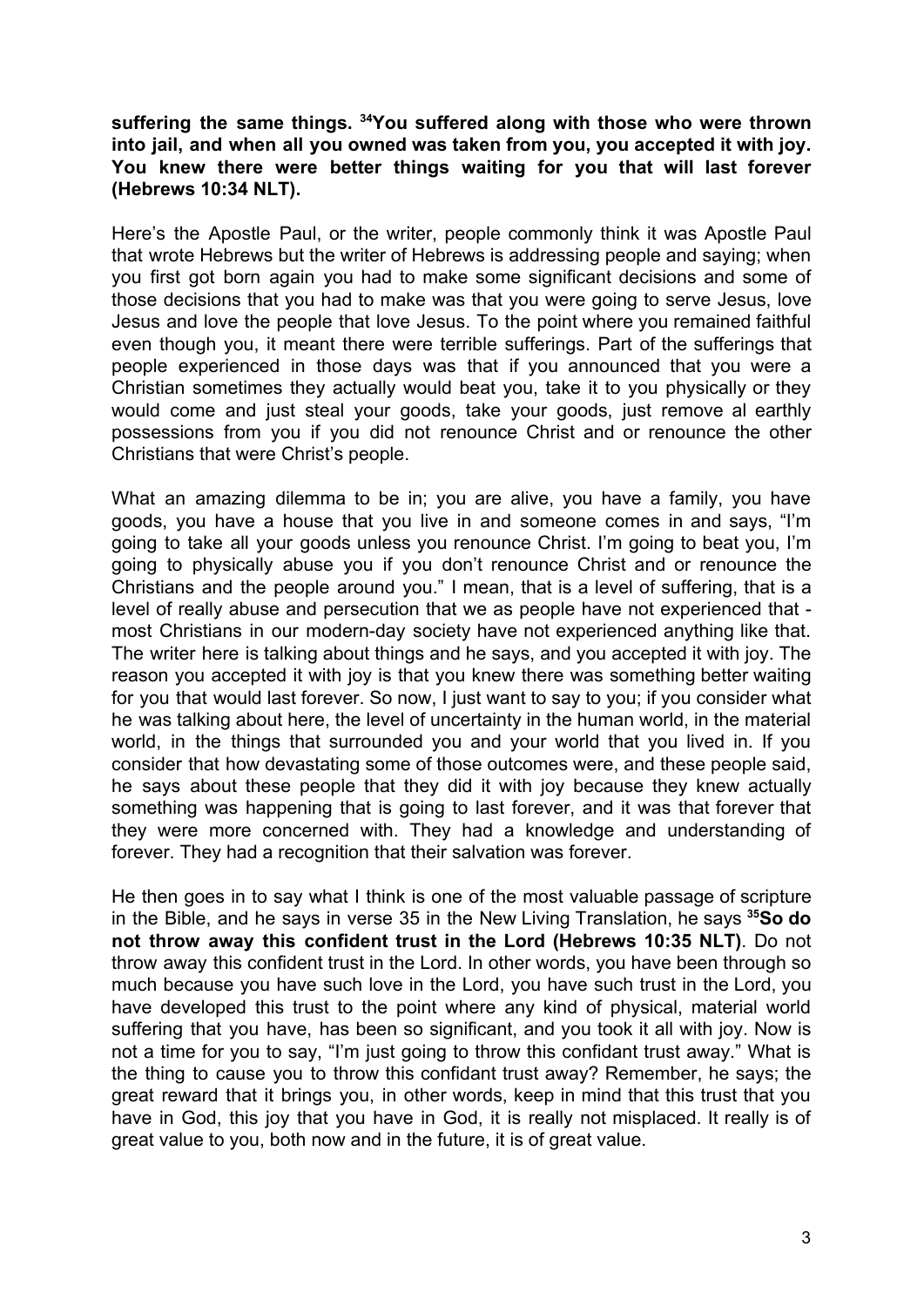Well, I think that the unseen enemy that we are facing now, this unseen enemy of Covid19, the Coronavirus, the unseen enemy of economic lockdown, and we don't really know how long this is going to continue, but I do want to say that this that we are experiencing, it will pass, but don't throw away this trust that you have in the Lord. Don't throw it away with unproductive words, with useless imaginations of fears and anxieties of what may or may not come into your life, or may or may not be there as you move forward in life. **<sup>35</sup>So do not throw away this confidant trust in the Lord, remember the great reward that it brings you (Hebrews 10:35 NLT)**. Here's what he says next, **<sup>36</sup>Patient endurance is what you need now, so that you will continue to do God's will, then you will receive all that He has promised (Hebrews 10:36 NLT)**. Don't give up on your trust, this confidence that you have in God. Don't give up on that now, don't let it go now. This is the time when it is your time to shine, this is your time when it is your time to actually do something really significant and great spiritually for yourself, for your family, for the people around you.

It's time for you to stand up. It's time for you to make a significant stand; a faith stand. It's time for you to make a stand of your love and trust, and confident expectations of God, and do it with joy and gladness. And remember, it brings a great reward, not only now but in time to come.

The Word says to us in the book of John that we will in this lifetime and in the lifetime to come, we will receive a hundredfold return. There is everything for us to gain to stay connected to the Word and stay connected to God's people in this lifetime and in this season, right now.

I believe with all my heart, I believe this virus was orchestrated by the sin factor in the earth, and this is a way that the enemy of God can try and defeat the Church, can try and defeat legitimate governments that God has placed in the earth, is trying to defeat prosperity and peace and all of the things that God has promised us, wellbeing. The enemy of God is like a roaring lion seeking whom he may devour. But as for you, child of God, submit yourself to God, resist the devil and he will flee from you. When he comes to you to try and undermine your faith and try and undermine your walk with God, you must recognise, you must recognise that even a little thought process of 'I don't know if I'm going to make it at the end of the month, I don't know if God can come through for me,' you must recognise that God is great enough to take care of your needs, that God is great enough. He is powerful enough. He has given us authority on the earth to be able to declare that we are safe under the shadow of the Almighty. We are protected under the shadow of the Almighty. He is our refuge, He is our fortress, He is our God in whom we can truly trust and depend on. He is the One that's got us covered. He is the One that is really deeply committed and interested and got your back every moment of every day, in every single way. Praise the Lord. He is my God and I will praise Him. He is my Lord and Saviour and I will put my trust in Him. He is the One who causes me to triumph in Christ Jesus. He is the One who said that greater is He that is in me than he that is in the world. It doesn't matter what's in the world, the Greater One is in me.

What's my job right now? What's your job right now? My job right now is to be patient. He says here in the Word, patient endurance is what you need now, right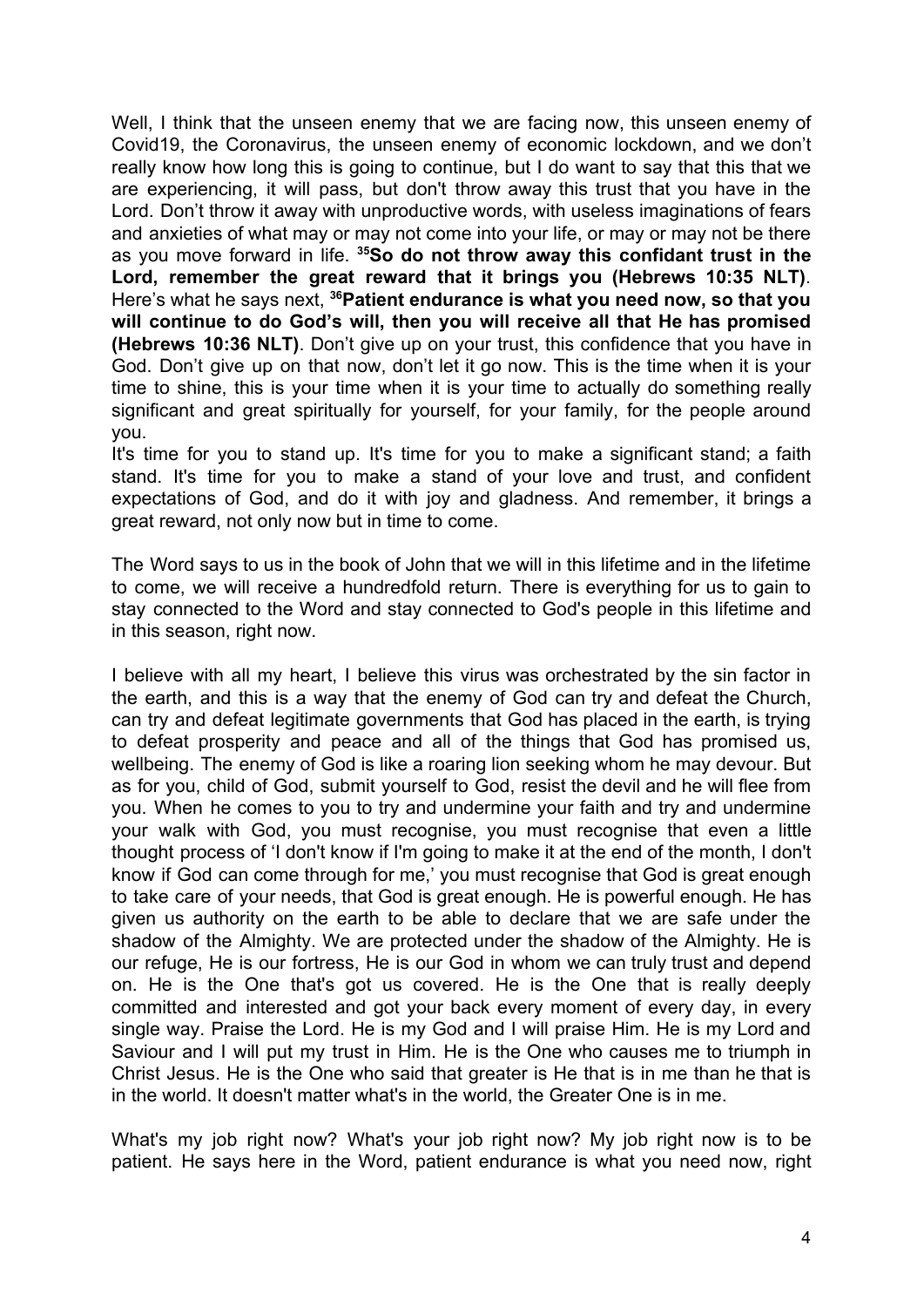now. You need patient endurance right now. So this is not a time for you to actually quit on your patience and quit on your enduring capability. Right now is the time to have patient endurance, **so that you will continue to do God's will and that you will receive all that He has promised (Hebrews 10:36 NLT).** I don't know about you but I want to receive all that God has promised to me; all of it, all of it, all of it. Hallelujah.

The Bible says in verse 38, **<sup>38</sup>And my righteous ones will live by faith, but I will take no pleasure in anyone who turns away (Hebrews 10:38 NLT).**

The Bible is very clear that there's great reward if you have endurance, and you have patience, and if you are the righteous one who lives by faith, you've got it good. But if you turn away then the Word of God says, **<sup>38</sup> I will take no pleasure in anyone who turns away (Hebrews 10:38 NLT)**. In other words, don't quit on your faith, don't make shipwreck out of your faith, don't allow anything to come against your faith that is going to undermine your faith. You have to take those thoughts captive, you have to take those ideas, those concepts, those things that want to come against you and pull you down, you've got to take it captive.

I want to just share with you an image that the Lord gave me. The Lord gave me an image of a ship that is on the ocean of life. Let's say that that ship is your life and you are on this ship and you are heading towards land, you're heading towards safe harbour, you're heading towards a port, and you have lighthouses that are placed on the shoreline to make sure that as you're heading into the port, a place of destination, the place of where you need to get to, you have lighthouses that rotate and shine a light to alert people in a ship of danger, of rocks, of land, of you getting close to something that could make a shipwreck of your faith; of your life.

Now what will happen if that light gets turned off and now you don't know how close you are to the rocks and how dangerous the tides are that are bringing you in, and the different currents that are flowing in and perhaps the wind that is taking you in a certain direction and you wouldn't know how close you were to rocks and land that could cause you to make shipwreck of your life or of the journey that you're taking.

I had this image that the Lord showed me that really what the enemy is trying to do within the world right now is he's trying to switch off the lighthouses because what he wants to do is he wants to make shipwreck of economies, he wants to make shipwreck of people's families, of relationships, of many things in life, he wants to make a shipwreck of that. Don't let him. Don't allow the world system that is designed to try and defeat you, don't allow that to take you and pull you down.

I believe with all my heart that God is always the God of the moment, He's the God of now, and He's always wanting to navigate you into a save place, into a save harbour so that He can always show you that He's taking care of you and that He is your God. There is no question to me in our lives that we are required to go and live life, be out on the waters, be out in the oceans of life, be out on the sea and as we journey we will experience God, we will experience things, we will have things happening to us, but always we must know that we have a lighthouse that can guide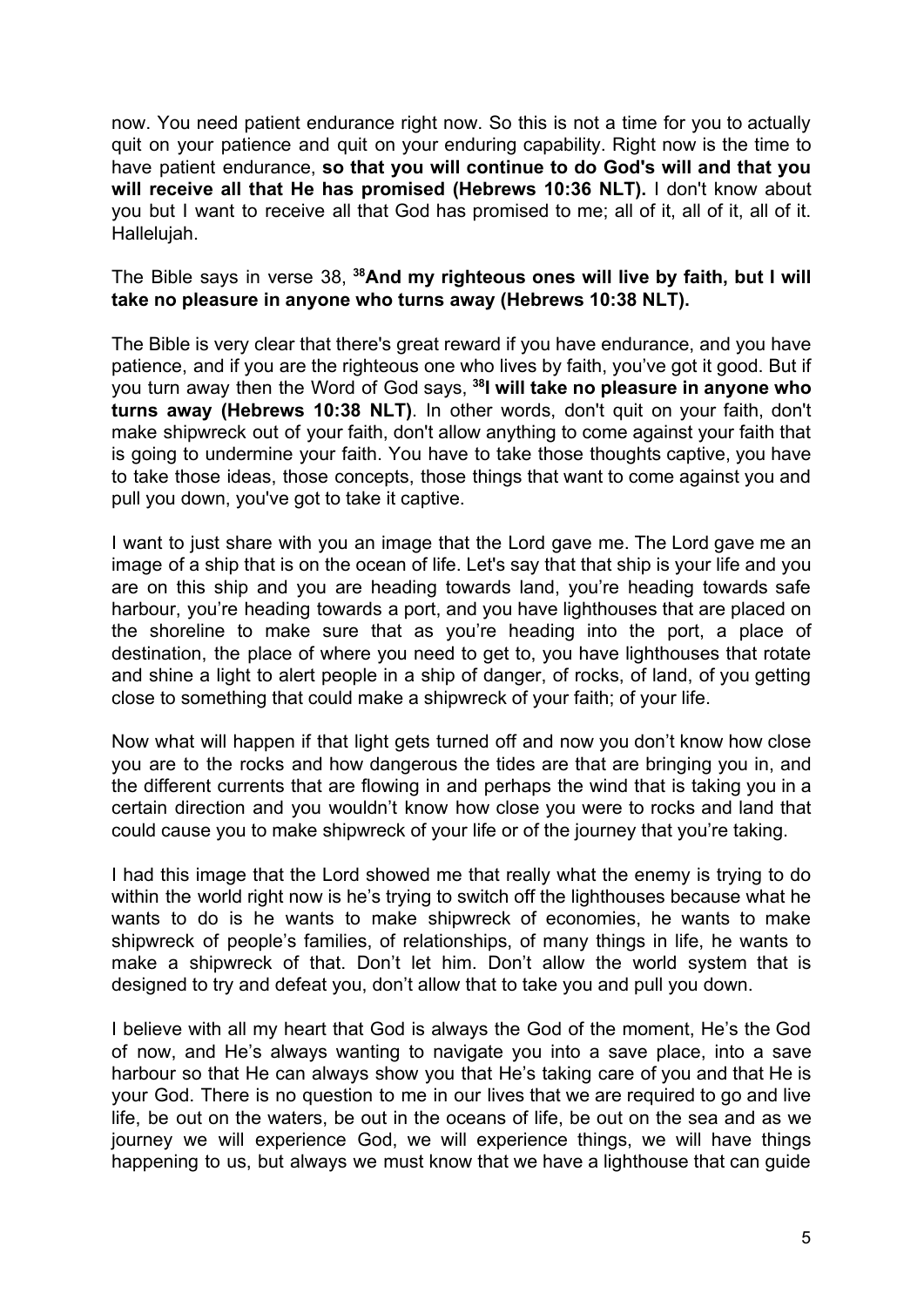us. We have a God who's going to bring us back to a port, He's going to bring us back to a destination we will always be able to turn back to God and be safe in everything that we do.

Many, many years ago now, I was in a situation where it was necessary for me to jump out of aeroplanes and to jump into places where I needed to be able to navigate from a place of where we landed to - if I can use the terminology - you had a drop zone, a landing zone and then you would have a pickup point where you would perhaps have to walk to get to the pickup point. So you're in an aeroplane and you're about to jump, and when you're flying, as you're flying over a particular area, I would be standing and often it would be me standing in the door of the aeroplane and getting ready to jump. There's a couple of things that I had to be sure of right at that moment. I had to be sure that my parachute was packed correctly. I had to be confident that when I jumped out of that plane and certainly in many of the instances when I would jump we would jump at very low levels; 800 feet, a 1000 feet. By the time your ripcord opens, by the time you get out, there's not a lot of time for you to land. I remember you hook your ripcord onto a cable and the guy behind you has to check that you're properly hooked up and you're getting ready to jump out of that aeroplane. You have to have confidence, you have to have confidence that your shoot is packed, you're connected properly and everything is going to work. If you don't you had an emergency shoot and you could pull the ripcord of the emergency cord if you had to and all the while you're heading and plummeting towards the earth.

That's the first phase that you have to have, the first phase of confidence, the first phase of trust, the first phase of engaging in a new course of action. When you get onto the earth, you now have to collect your stuff and you go do whatever your mission was that you set out to do, and then you have to make your way from the drop zone, the landing zone, to your pickup point. Oftentimes we would make a journey that would be through a lot of trees, a lot of bushes, a lot of forests where there were no hills, just flat, flat, flat land, and no hills. There wasn't anything that you could say, you could look at a point and say, "I see that hill or that mountain or that place and so I'm going to head towards that, that's the place or the point." It was all compass-driven. It was all, you know, different ways of readings that you would need and counting out steps that you would have to walk - a journey that you would take. Literally you would count, you know, a meter at a time; one step, two steps, three steps, meters that you would count. You would have someone counting that you have walked and in those days we would call them, we'd walk one click, two clicks, three clicks, which was for, in other words, one kilometre, two kilometres. We just called them clicks and so you would pace out how far you would walk. You would keep track of the distance that you were walking so that you could keep yourself on course, based on all of your compass readings and all of the places that you need to go, the navigation points that you needed to get to.

Well I, you know, if I look back on those days, it is no use in me sitting where I'm at right now and trying to imagine how God was working for me then. It was more important for me in those moments to know that God is working for me right then, because if God didn't work for me and wasn't with me right then, in that moment,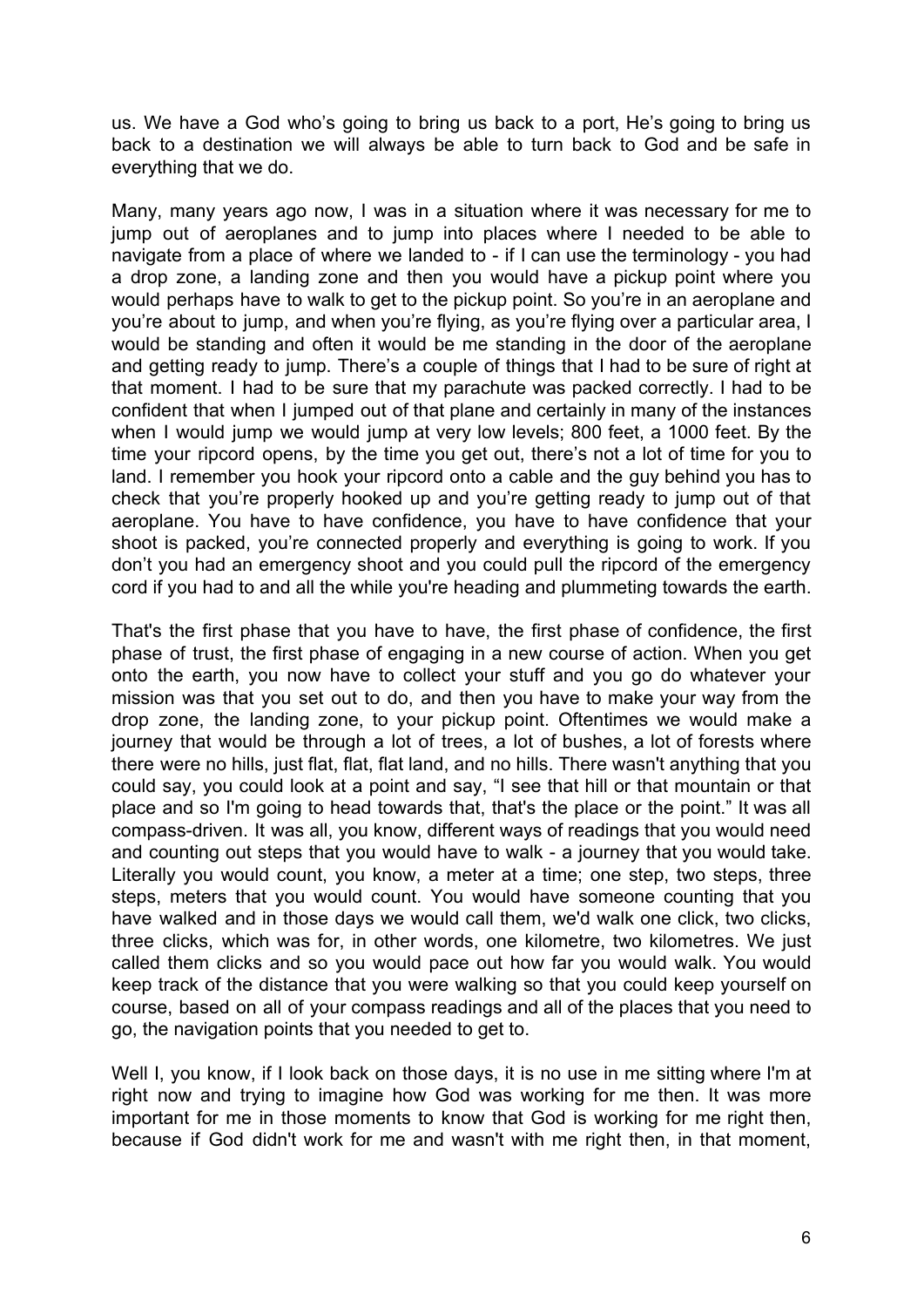then I may not have been here talking to you today. It was important for me to know that God was with me right at that moment.

You may find yourself in a situation where you can project and say, "One day when we get through this," it's important for you to know God right now. It's important for you to know that God is with you right now. I want to say this almost, the first step that you have to take is, you have to trust God, you have to be confident like I was confident when I jumped out of that aeroplane. I was confident that certain things had been done properly. I was confident that my parachute was packed, I was confident that if I jumped, the ripcord will be pulled properly. I was confident that as I came out of that aeroplane, I knew the drills, I knew how to actually prepare myself, get myself ready for landing. I knew how to look for where I was going to land. I was aware of things like, is their ground rush involved and be aware of ground rush, and many other things that you would be aware of when you are trained to jump out of aeroplanes. I was aware of all of those things, but I always had to have confident trust in that moment. The reward at that stage for me was coming out alive, coming out in a condition where none of what I was doing, was going to actually negatively impact my future. I put all my trust in God in those moments of my life.

I'm using this example, because sometimes and right at this moment, you might feel like you're on an ocean of high waves and seas that are bouncing you up and down, strong winds, and you might feel like you have no port where you can go and harbour for safety. You might feel like there's no lighthouse that actually is guiding you. I want to tell you that Jesus is your light, the Word of God is your light. He is your navigation, He is your captain of your ship. He is your everything. He will never leave you, He will never forsake you, He will never let you down. Your job is to have patient endurance. Stay steady, day after day, day after day. Stay steady. For me, you might feel like you jump out of an aeroplane and you might feel like, "Well, this is freefall. I don't know where I'm going to land. I don't know how it's going to happen." Trust this that God is the One who has got you covered. He is making sure that your parachute is open. He's making sure that your landing place is sure. He's making sure that once you've actually landed, that you've got what it takes to make it out of the place, the hot zone that you've dropped into, and that you can get to your pickup point. He's wanting to pick you up and He's wanting to do good for you. So emotionally, spiritually, and in every way, God is wanting to take care of your life. Do not lose heart, do not faint, do not grow weary, do not lose your patience and be strong in endurance.

Finally, I want to use, and I've used two analogies already, but I feel I want to just share this with you, one more time. I want to just use an analogy for you of days of my cycling, and just recently I was thinking quite deeply about this when in 2014 when I really felt strongly to go and ride a cycle race, and it was really a big spiritual breakthrough in my life, and in a time when God needed me to be spiritually making breakthroughs. I was going through, I was riding long distances, and at one day I was riding, I was climbing mountains, and I was doing many things. Temperatures were 40 degrees out there, Celsius, it was very hot, it was very uncomfortable. I was weary, but I knew I have one more mountain pass of climbing to do on my bike, it's only ten more kilometres out of a hundred and forty kilometre stage. The temperature is scorching, the heat coming off the tarmac is just unbearable. Yes, I've